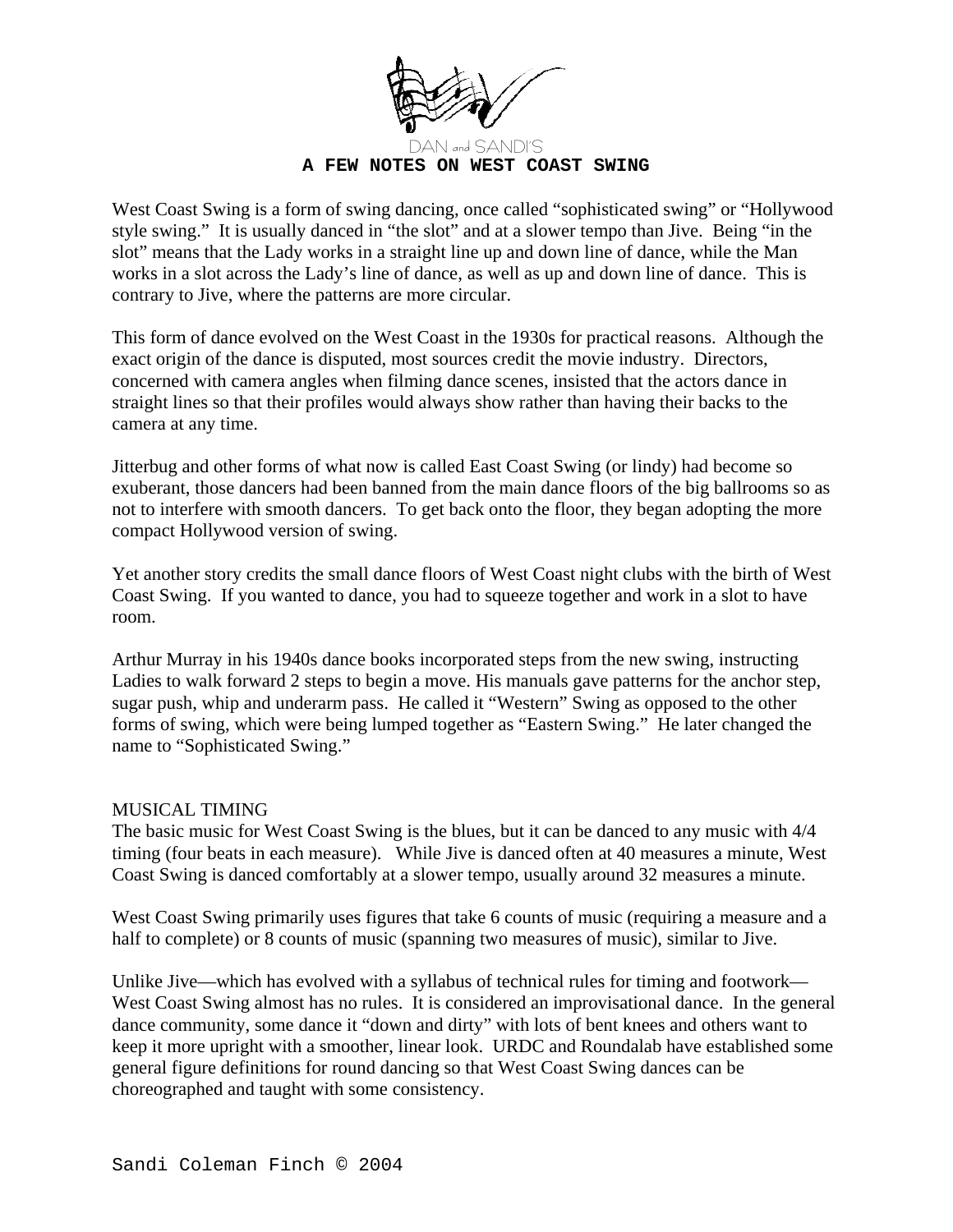There isn't agreement on how to count the timing. In Jive, a six-count figure is counted: *123a4 5a6.* Each Quick (Q) takes up one beat of music, except before an "a" count. The "a" steals some time from the "Q" before it, so the timing of that "Q" has to change, thus you have this timing pattern in Jive:

| $11$ m $1$ n $\sigma$ |                  |  |  |                   |  |
|-----------------------|------------------|--|--|-------------------|--|
| Beat value:           | and the contract |  |  | $\mathcal{L}_{A}$ |  |

The quickness of the "a" count contributes to the bouncy action in Jive.

A six-count figure in West Coast Swing may be counted in Jive timing as above or as *123&4 5&6.* Using *123&4 5&6* as the timing, the "&" count and the "Q" before it are danced in one beat of music with each step getting equal timing, thus:

| Timing: $0 \t 0 \t 0 \t \& \t 0 \t 0 \t \& \t 0$           |  |  |  |  |
|------------------------------------------------------------|--|--|--|--|
| Beat value: $1 \t 1 \t 1/2 \t 1/2 \t 1 \t 1/2 \t 1/2 \t 1$ |  |  |  |  |

This results in a smoother type of action, less bouncy than Jive and more like walking.

In round dancing, you will encounter both timings. The Roundalab manual uses *123a4 5a6* for West Coast Swing timing, and URDC in its technical manual uses *123&4 5&6*.

#### DANCE POSITION

Like other dances in the Latin syllabus, partners are most often in open position, and occasionally in loose closed position. Open position requires a connection between the partners through the arms. Partners rely on a slight pressure through each other's hand for the lead.

Your dancing "slot" will fit in a rectangular box on the floor approximately 6 feet by 3 feet. Figures begin usually with Man facing line of dance (or reverse line), and he initiates movement with a step back. If he is doing a whip figure, he will then step to the side into his cross slot to get out of the way, so that his partner can dance past him on her slot. She continues moving until resistance through the Man's arm causes her to stop or turn. If he intends to do a sugar type figure, he will stay in his slot and take two steps back then stop, which blocks her forward motion. Lady's job is to get from one end of the slot to another (stylishly), or when the Man blocks her, to turn and go back to the end she came from.

#### FOOTWORK

Figures begin with a Man's step back (and Lady's step forward). Forget the "rock recover" you learned in Jive (except for modifications or intros).

Ladies always dance in the slot. While some figures (like the Whip) appear to go "around" the man, think straight-line movement, with the Man stepping into his cross-slot to get out of the Lady's way. The underarm turn of Jive is elongated in West Coast Swing to become a passing run in the slot.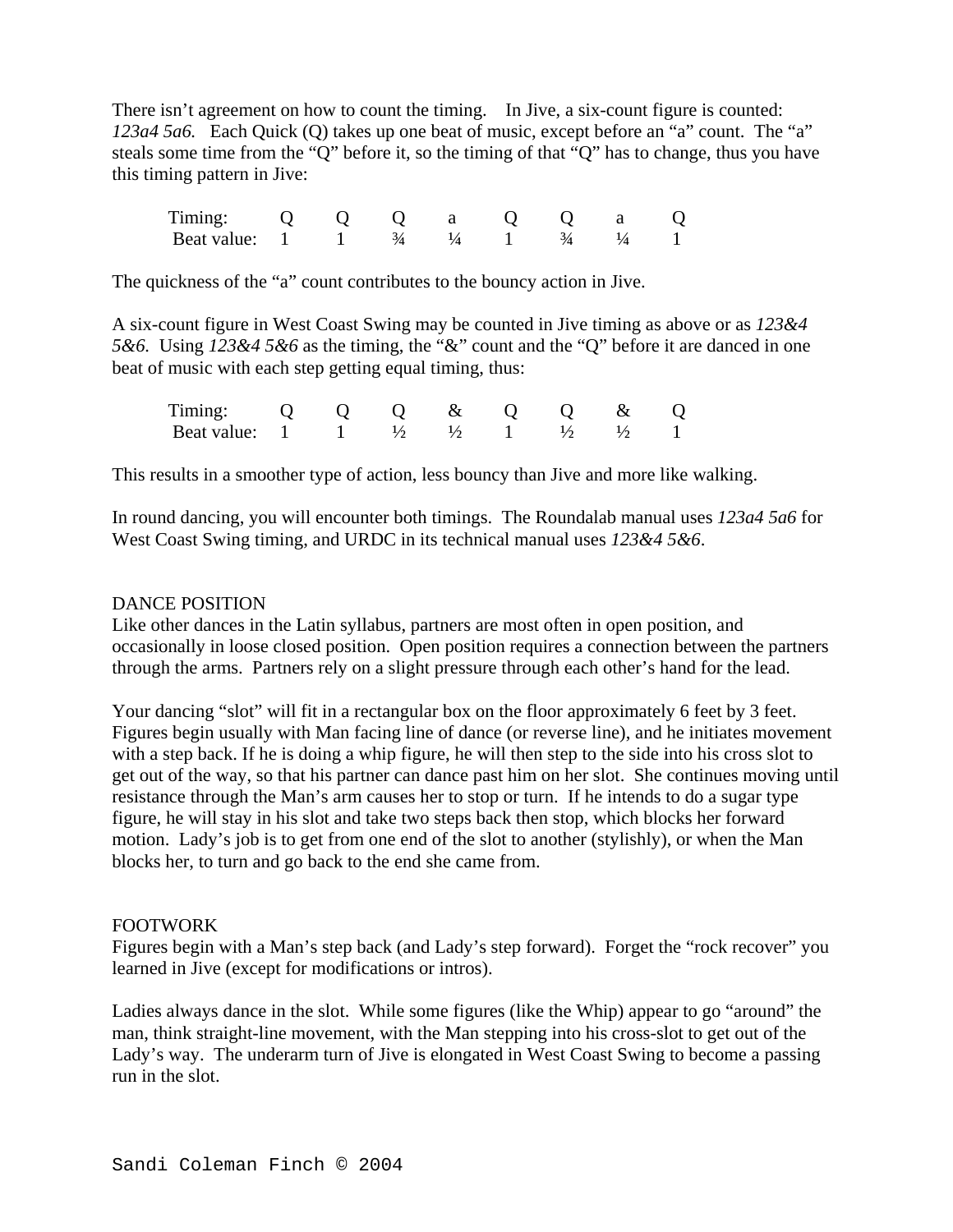## BASIC STEPS

West Coast Swing has three basic families of figures: *Passing figures* (including the right side pass, left side pass, underarm turn); *Sugar figures* (such as sugar push, sugar tuck & spin, sugar toe heel swivels, cheek to cheek); and *Whips* (including basic whip, triple whip, whip with inside or outside turn, wrapped whip, surprise whip). An anchor step concludes almost every figure for Man but can be replaced with a variety of options. Lady often has an extra spin that replaces the anchor step.

Beyond the basics, almost anything goes. Choreography can include Jive figures (e.g. chicken walks, jitterbug wheel, neck slide) or its own variations (e.g.cheerleader, triple travel & roll).

## Basic Sugar Push: 1234 5&6

Think: *"Walk, walk, touch, step, triple step"*

Man: Facing line, step back L, back R, tap L, fwd L; back R just behind L with toe out/recover L in place, replace weight to R (anchor step).

Lady: Forward R, forward L, tap R behind L, back R; back L just behind R/recover R in place, replace weight to L (anchor step). Ends in the same place it began.

#### Underarm turn: 123&4 5&6

Think: *"Walk, walk, triple step triple step"*

Man: Facing line, step back L, forward  $\&$  side R to Lady's right side, swiveling  $\frac{1}{4}$  RF to wall side L/recover R turning to reverse line, slightly forward L; anchor step.

Lady: Forward R, forward L, swiveling slight to face diag wall side R/ cross L in front of R, back R trng to face line; anchor step. (Lady's "3&4" is sometimes called a French cross.)

## Whip: 123&4 567&8

Man: Facing line, step back L, forward  $\&$  side R to Lady's right side, swiveling  $\frac{1}{4}$  RF to wall side L/recover R turning to reverse line, slightly forward L; cross R behind L trng  $\frac{1}{2}$  to face LOD, forward L, anchor step...

Lady: Forward R, forward L trng 1/2 RF, back R/cl L to R, forward R between Man's feet; swiveling ½ to face RLOD back L, back R, anchor step. A complete rotation ending in the same place it began.

## Tuck & Spin: 1234 5&6

Man: Facing line, step back L, back R, tap L, fwd L; anchor step. Lady: Forward R, forward L, tap R, swivel  $\frac{1}{2}$  RF to face LOD forward R & spin  $\frac{1}{2}$  to face RLOD; anchor step.

## Anchor Step: 5&6

A triple in place. This is used to "anchor" the end of the figure and to re-establish the connection between partners. A triple step is three weight changes. It can be done actually in place, but more often it is done with feet in third position (heel to instep).

The anchor step is the preferred ending for a West Coast Swing figure. The "coaster step" (back hitch for Lady and sailor shuffle for Man) was considered an alternative ending at one time. It is